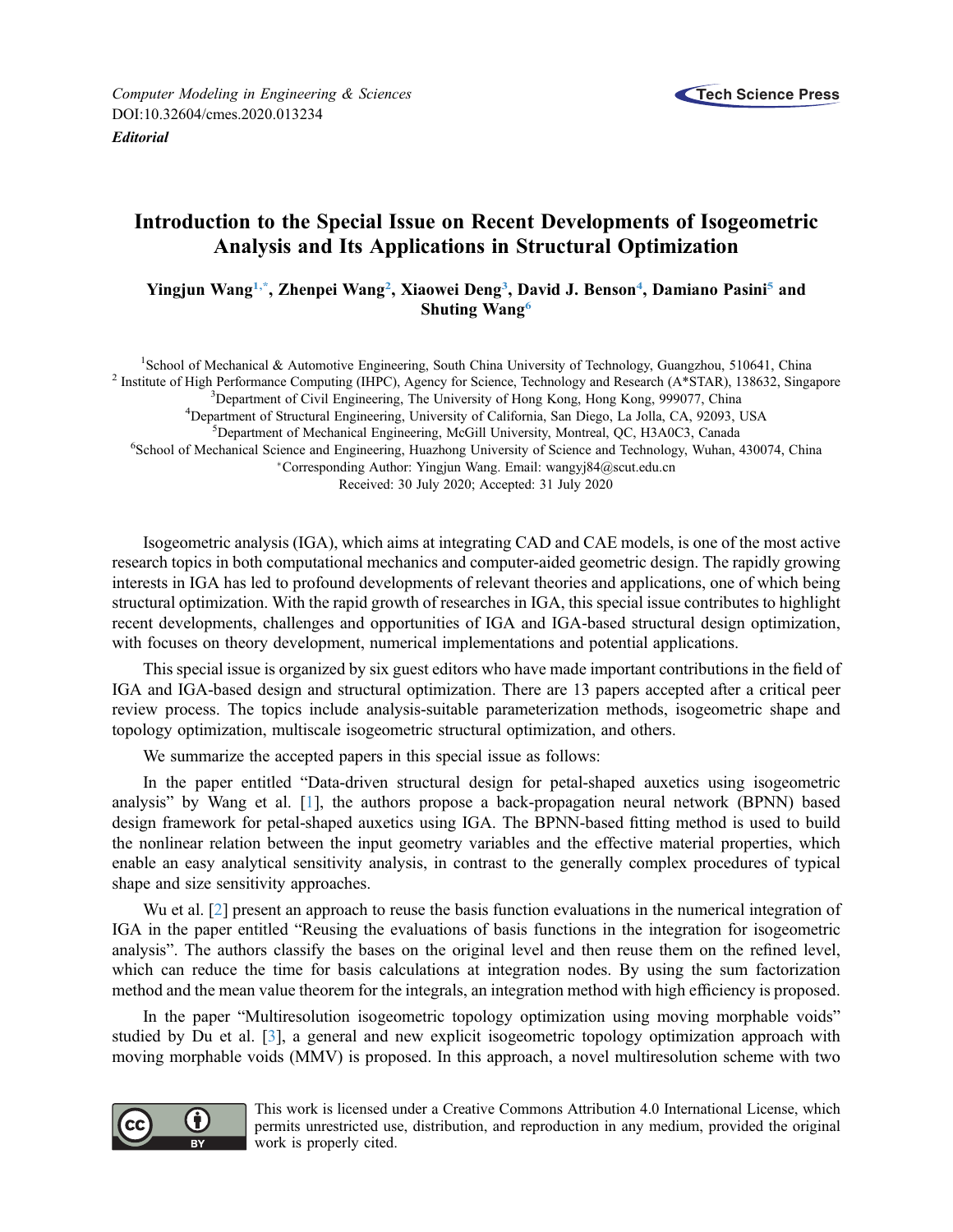distinct discretization levels is developed to obtain high-resolution designs with a relatively low computational cost.

Yu et al. [[4](#page-2-3)] studied a multiscale isogeometric topology optimization (ITO) method where the configuration and layout of microstructures are optimized simultaneously. A shape deformation method is used to obtain a series of graded microstructures, and the effective mechanical properties are estimated by the homogenization method. IGA is integrated into the level set framework that generates the microstructural skeleton. The numerical examples demonstrate that the proposed method is effective in improving the structural performance and manufacturability.

In the IGA and IGA-based topology optimization using T-splines, Zhao et al. contribute two papers, e.g., "T-splines for isogeometric analysis of two-dimensional nonlinear problems" by Guo et al. [[5](#page-2-4)] and "T-splines based isogeometric topology optimization with arbitrarily shaped design domains" by Zhao et al. [\[6\]](#page-2-5). The former focuses on the T-spline based IGA of 2D nonlinear problems, and the latter proposes a new topology optimization with arbitrarily shaped design domains using T-splines based IGA.

In the paper titled "Parametric structural optimization of 2D complex shape based on isogeometric analysis" presented by Chen et al. [\[7\]](#page-2-6), a structural optimization method of parametric complex shapes is proposed by using IGA, where a feature frame model is built by the given feature curves and constraints. In this method, the parametric modeling and structural optimization can be united together without model conversion.

Mei et al. [[8](#page-2-7)] introduce a topology optimization method for variable stiffness composite panels with varying fiber orientation and curvilinear fiber path in their paper "IGA based bi-layer fiber angle optimization method for variable stiffness composites", where the IGA is used for the numerical computation. The bi-layer fiber paths are generated using streamline method and updated by divided pieces reselection method after the topology optimization process.

Xu et al. [\[9\]](#page-2-8) propose an approximating method to construct high precision single-patch representation of B-spline surface from a multi-patch representation for IGA in the paper "A high-accuracy single patch representation of multi-patch geometries with applications to isogeometric analysis". Xia et al. [[10\]](#page-2-9) investigate the geometric fitting method for curved beam structure from points to obtain high-quality parametric isogeometric models in the paper of "Analysis-aware modelling of spacial curve for isogeometric analysis of Timoshenko beam".

On the topic IGA using boundary integration methods, there are two articles, e.g., "Resolving domain integral issues in isogeometric boundary element methods via radial integration: a study of thermoelastic analysis" by Wang et al. [\[11](#page-2-10)] and "Interpolating isogeometric boundary node method and isogeometric boundary element method based on parameter space" by Yang et al. [\[12](#page-2-11)]. The first one investigates the isogeometric boundary element method for thermoelastic problems, where the NURBS used to construct geometric models is employed to discretize the boundary integral formulation. The second proposes a method to interpolate isogeometric boundary nodes and utilizes it with isogeometric boundary element method to solve 2D elasticity problems, with the accuracy of the methods analyzed using numerical examples.

Yu et al. [\[13](#page-2-12)] propose a patch-removing-based IGA method to conduct the analysis for the holed structures with only one parametric domain in their paper "Isogeometric analysis and shape optimization of holed structures via the patch removing technique". In this method, the holed structures are obtained by removing sub-patches from an intact base patch without generating trimmed elements.

In summary, we hope the studies collected in this special issue can inspire further researchers to contribute to the development of isogeometric analysis and design optimization.